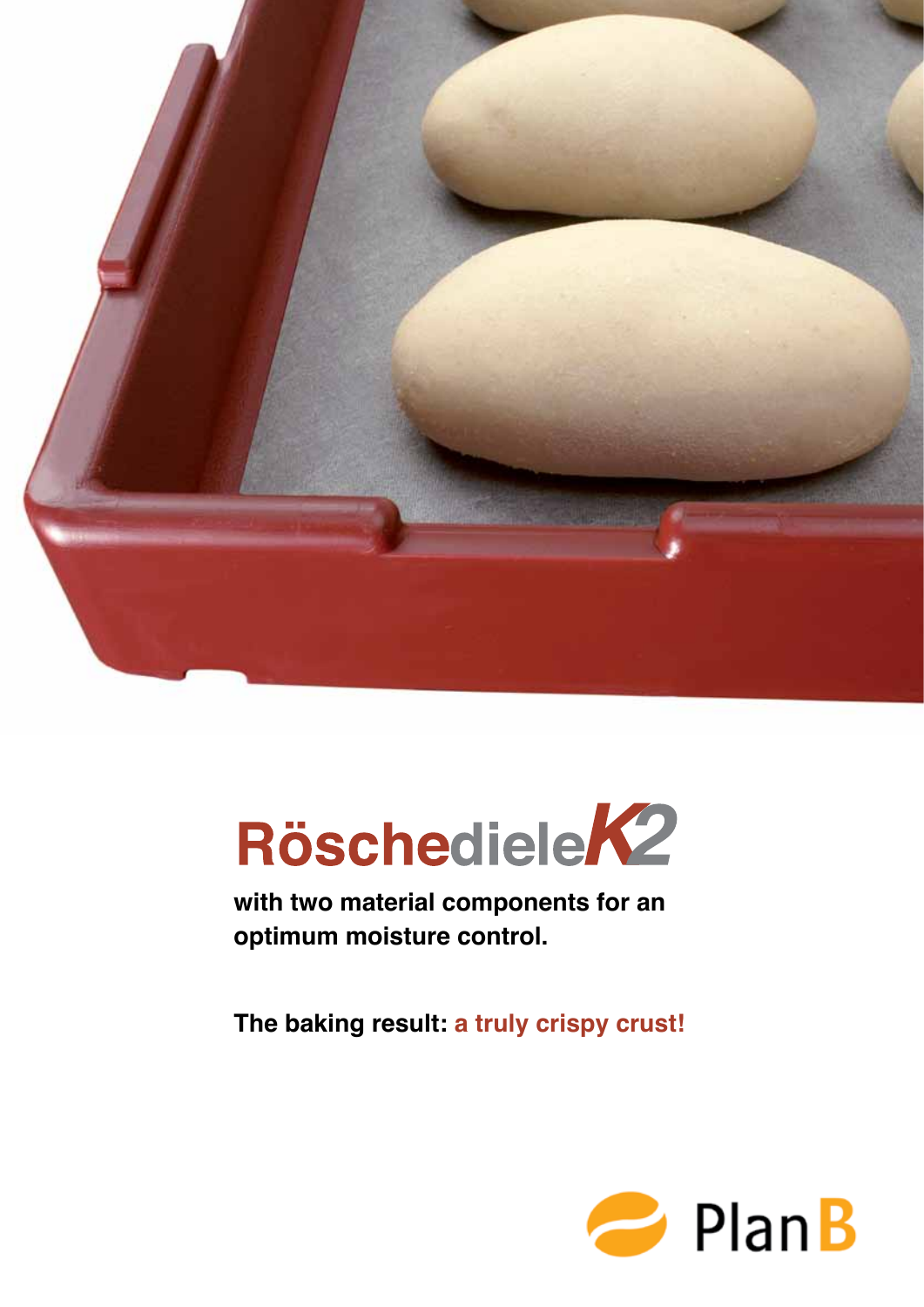# **Crust all around as never before!** With every roll every day.



## **Crust stands for freshness and freshness for quality.**

A rustic, tender flaky crust is apart from the flavour the ultimate level of perfection when it comes to bread rolls. Being able to guarantee best quality in your outlets at any time is the most effective customer retention.

Among other characteristics, the cooling, moisture and protection of the raw dough of the rolls during the transport to the different branches are the most critical aspects in order to achieve the best possible longlasting crust.

The further development of Plan B's tray Röschediele, the new Röschediele K2, is a world first with unprecedented characteristics ensuring a consistently high quality of your bread rolls. The new contact surface of the tray is a unique microfibre material with microfilaments.

## **The contact surface**

- The contact surface is made up of microfibres with microfilaments which enter into an unseparable bond with the material of the tray during injection process.
- The surface is extremely resistant and ideally suited for permanent and demanding applications. The material remains dimensionally stable – even after intensive use and frequent washing. This unique structure is due to an endless number of microfilaments.
- The contact surface is highly breathable and vapour-permeable and therefore claims the perfect moisture regulating action. The moisture released from the dough is completely absorbed. The contact surface dries quickly. An excellent air circulation with outstanding drying properties is a result of the millions of micro channels.
- Mould and bacteria do not stand a chance.

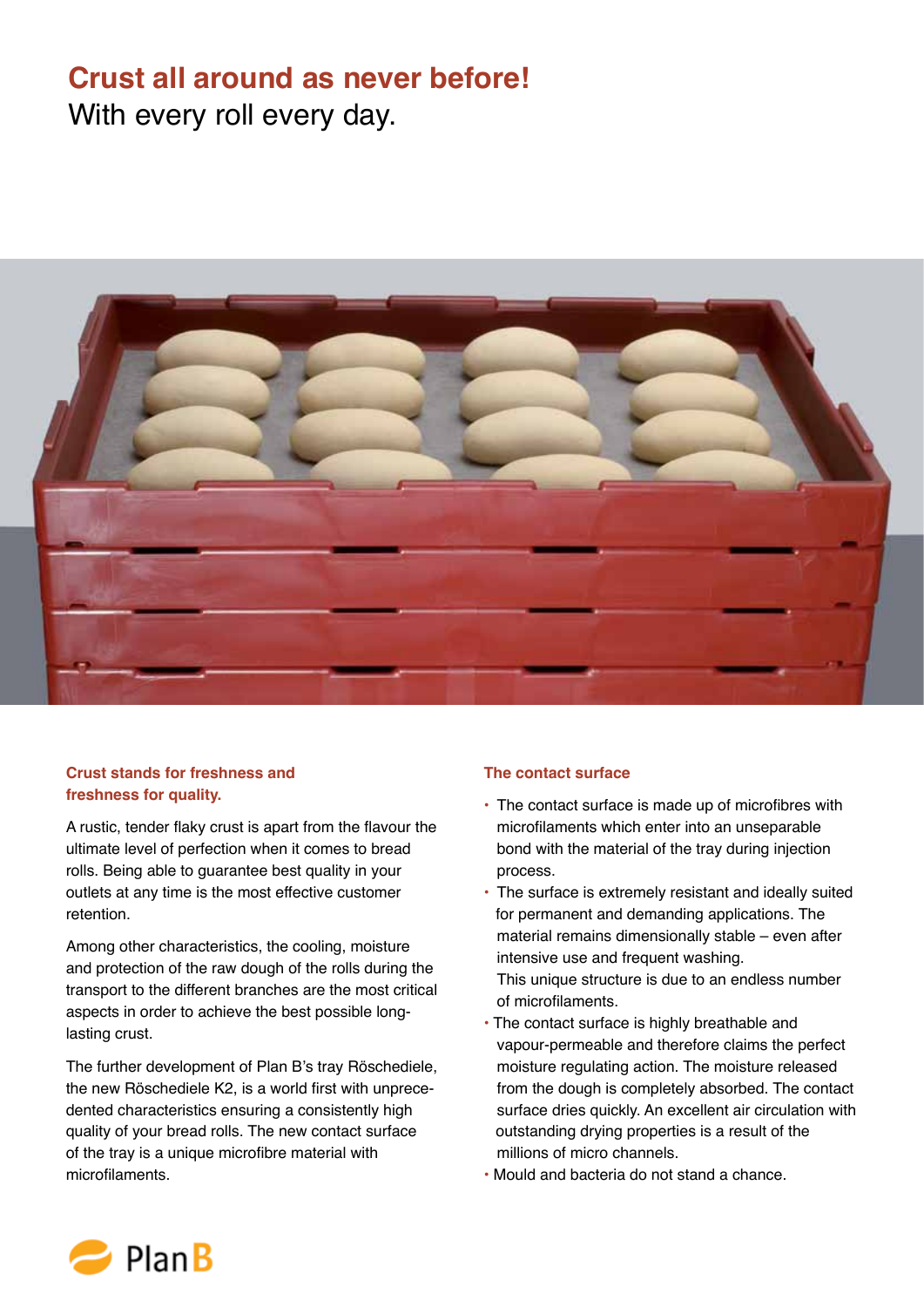# **The optimum breathable and moistureregulating surface from microfibre with microfilaments.** No more cloths or foam films.



## **The dough comes off the baking tray without residue**

- Due to the special surface with microfilaments the dough does not stick anymore when being removed. Furthermore, no more cloths or foam films are necessary.
- No more waiting periods.

#### **Comfortable cleaning and reliable hygiene**

- The material is dishwasher-safe.
- There are no edges and slots, everything is rounded off.

Dirt cannot settle anywhere.

- Foodstuffs regulations are fully met.
- Daily cleaning is facilitated because of extremely short drying times.

#### **Design**

- The double-walled baking trays provide excellent insulation.
- Due to the edges surrounding the tray, the dough is thus protected against forming skin.
- The aerodynamic ventilation slots at the top of the long side are ideally matched because of the opening size as well as the arrangement.

#### **Durability**

- The baking trays remain stable and are hygienically perfect.
- Dishwasher-safe.